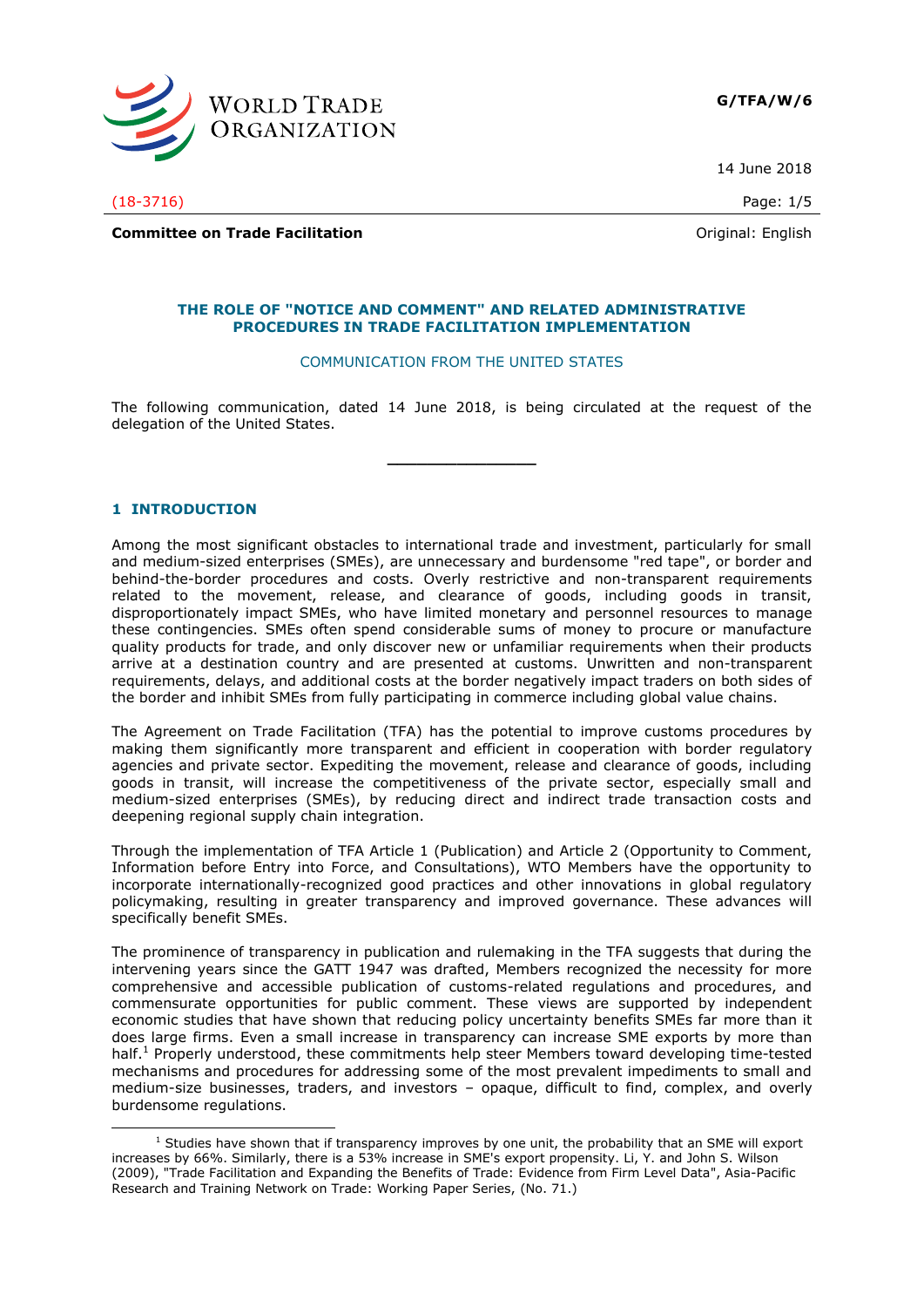SMEs in the United States create two of every three new jobs and account for over one third of US exports. Fostering small business innovation therefore is critical to helping raise individuals and groups of entrepreneurs, including youth and women, out of poverty; increasing economic development and growth; and raising standards of living. From this perspective, arbitrary government regulations and procedures, especially at the border, can prevent small business from creating new products, competing in the economy, and succeeding in global markets.

The history of administrative regulatory reform in the United States suggests that *institutionalizing*  more transparent, assessable, and responsive methods for soliciting and channeling public participation in the development of regulations, including customs-related requirements and procedures, fosters consideration of more adaptable and flexible approaches to rulemaking that help innovative SMEs to stay in the market. Predictable and streamlined customs-related regulations and procedures similarly help ensure that all individuals and businesses have more opportunities to benefit from recent advances in global trade, logistics, e-commerce, and the new digital economy.

To fully implement and receive the benefits of the TFA commitments, it is vital to establish well-functioning public consultation procedures that allow for *all interested persons*, regardless of where they live or who they are, to have meaningful opportunities to receive timely notice of new regulatory proposals and amendments *and* to offer comments to improve these proposals. This feedback fosters a dynamic "SME ecosystem" in which entrepreneurs and small businesses can create, innovate, and grow-beyond all frontiers.

## **2 THE US APPROACH TO IMPLEMENTATION OF THE TFA PUBLIC COMMENT AND CONSULTATIONS OBLIGATIONS**

The United States implements key aspects of TFA Article 1 (Publication) and Article 2 (Opportunity to Comment, Information before Entry into Force, and Consultations) through the US Administrative Procedures Act of 1946 (APA), as amended, and related US regulatory procedures. The APA introduced requirements, now in place for decades, that agencies publish all their governing procedures and allow any member of the public to petition the agency for a change or even a repeal of a regulation.

The APA established a single set of uniform obligations–"minimum basic essentials"–on all federal agencies, whether called Executive Branch or independent agencies as defined in the law. It requires that US federal agencies provide the public with an opportunity to comment on the text of the rule or on the substance of the regulatory proposal<sup>2</sup>, including key information underlying the proposal. As a practical matter, an agency must provide the public–any interested person, whether or not a national of the United States–with an adequate opportunity to submit "written data, views or arguments" on the proposed rule.

# **3 NOTICE AND COMMENT**

For the purposes of implementing TFA Article 2, the important practice under the APA is the process for "rules". The APA defines "rule" as "an agency statement of general or particular applicability and future effect designed to implement, interpret, or prescribe law or policy or describing the organization, procedure, or practice requirements of an agency". In short, a rule usually sets a standard for future conduct of persons, designed to implement, interpret, or prescribe law or policy for the future.<sup>3</sup>

**Notice of Proposed Rulemaking**: Once an agency has developed the content of a proposed regulation, or "rule", the APA requires that the agency publish a proposed rule in the Federal Register in what is known as the Notice of Proposed Rulemaking (NPRM). In keeping with evolving

-

<sup>2</sup> See APA, 5 U.S.C. §553(b)(3).

 $3$  The form of APA rulemaking discussed in this paper is commonly known as informal notice and comment rulemaking that is conducted under 5 U.S.C. §553. At the time of enactment of the APA, however, many agencies engaged in a formal rulemaking through an adversarial hearing like adjudication under 5 U.S.C. §§556-557. As agency rulemaking has evolved historically since enactment of the APA, most Federal agency rulemakings have gravitated towards use of the informal notice and comment rulemaking model outlined in this paper.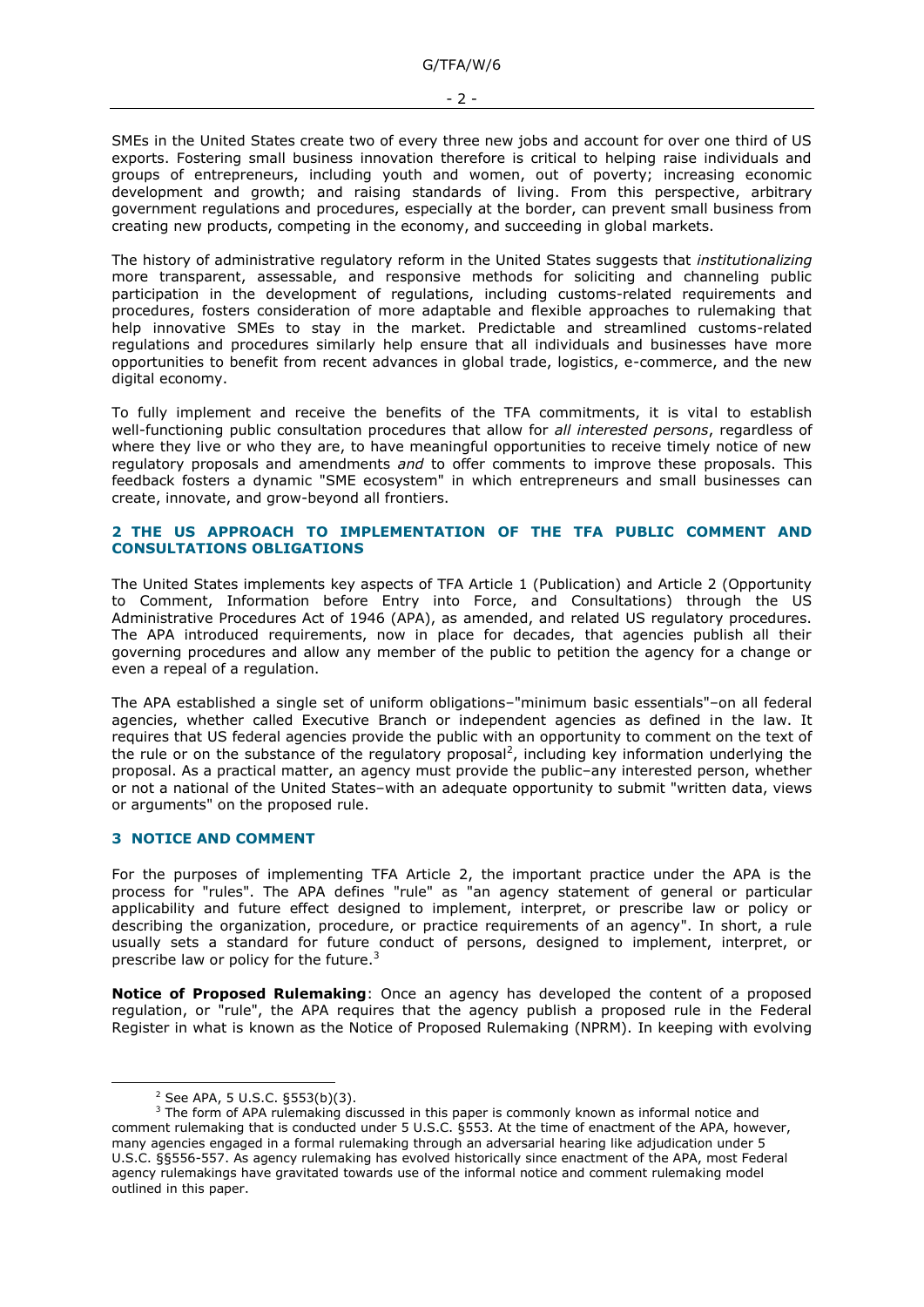- 3 -

technology, agencies now also post proposed rules on the single US Federal Government portal for Federal Register notices<sup>4</sup>, regulations.gov, and on their own websites.

The APA requires agencies usually to hold proposed rules open for comment for a period that "affords interested persons a reasonable and meaningful opportunity to participate in the rulemaking process". In practice, this normally ranges from between 30 to 60 days to much longer for more complicated rules.<sup>5</sup> Further, as noted above, "interested persons" means effectively any person at all, regardless of whether the person is in the United States.

Under the APA, the agency must provide the public with sufficient information about the proposal to fairly apprise interested parties of the subjects and issues involved, so that the public may present responsive data or arguments. Accordingly, the notice usually includes several essential pieces of information:

- the draft text of the proposed rule;
- a preamble explaining the need for the rule and the specific efforts made by the agencies to formulate the rule to meet that need; and
- a plain language explanation of the rationale for the proposed approach, including a summary of the factual or scientific basis for the rule.

In keeping with evidence-based decision-making requirements, in addition to the proposed text of the regulation, the information on which the agency relied to support its proposal must also be submitted for public comment. Therefore, the public is provided an opportunity to comment on any scientific or economic analysis relied upon. In addition, US agencies are required to consider whether a proposed regulation may have significant adverse economic effects on a substantial number of small enterprises. If so, regulators must publish for comment a description of the anticipated direct economic impacts of the proposal on small enterprises and consider potential steps to minimize such adverse economic impact, consistent with legitimate regulatory objectives.

**Public Comments Considered and Analyzed**: Once public comments are submitted in response to a notice, regulators are required to consider and analyze any significant comments timely received from all interested stakeholders, from any source, without discrimination. This means that regulators may need to clarify or even change the rule to address substantive issues presented by the comments. If they do not do so, they must later explain the Agency's rationale for disagreeing with the comment or the rationale for how the issue was otherwise addressed. This occurs when the agency summarizes and provides responses to significant comments at the time the final rule is published.

While reviewing what can often be thousands of comments may present a daunting challenge, the exercise is a technical one that applies regulatory expertise. Each comment is considered on its own merits, in terms of the information or questions posed, rather than, for example, based on the importance or status of the author, or the number of people supporting it.

**Issuance of Final Rule – Accountability**: The final rule must be published in the Federal Register at least 30 days before it comes into effect. The notice must restate the "basis and purpose" of the rule. As noted above, all significant comments received are addressed by the agency and published at the end of the final regulation, including:

- a summary of comments received;
- written responses to comments, which elaborate why the agency accepted or rejected each of the comments received; and
- a description of the resulting changes (if any) in the final rule.

The APA requires that the final rule be a logical outgrowth of the original proposal and the public comments, and that the final rule be rationally related to the available information in the administrative record, which includes timely received public comments.

**Judicial Review**: As specified in the APA, after a final rule is published (along with the agencies' extensive explanations), affected parties may challenge the legality of a regulation in court on the

-

<sup>4</sup> See APA, 5 U.S.C. §553(b).

<sup>5</sup> See APA, 5 U.S.C. §553(c).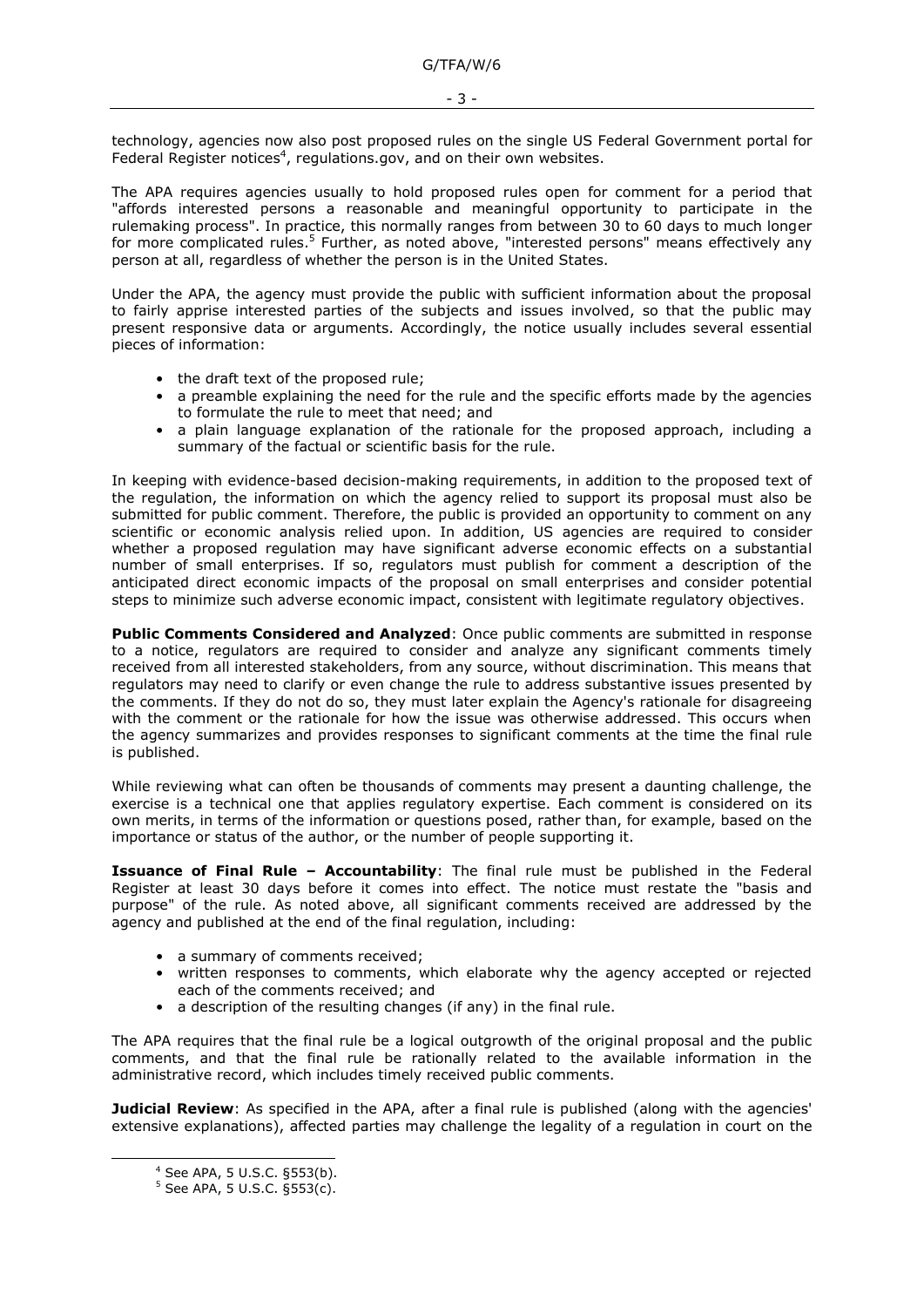basis that it is "arbitrary, capricious, an abuse of discretion or otherwise not in accordance with law".

## **4 EXAMPLES – CUSTOMS RULEMAKING**

As stated above, governmental agencies publish notices of proposed rulemaking and solicit comments from the public. The public comments may shape the final rule. Below are some examples when US Customs and Border Protection (CBP) revised a proposed rule based on comments received regarding the needs of small and medium enterprise. Each involved licensing customs brokers.

**Example – Age Requirement for Customs Brokers**. In one example, CBP proposed a change which would have raised the age requirement for a person to take a customs brokers exam from 18 years of age to 21 years of age. This would align with the age requirement for obtaining a broker's license. However, CBP received a number of comments on the proposed rule objecting to the change, and specifically raising concerns that raising the age requirement to 21 would inhibit the career potential of individuals who can currently take and pass the examination and subsequently apply to obtain a customs broker's license promptly upon turning 21. In the explanation accompanying the final rule, CBP noted that after further considering the age limit issue, CBP agreed with the comments that the age requirement should not be changed because it would increase costs and burden traders and customs brokers. Under the final rule, the age requirement to take a customs brokers exam remained 18 years of age.

**Example – Criteria for Sharing Client Information**. In another example, CBP published a proposed rule regarding "Permissible Sharing of Client Records by Customs Brokers". In it, CBP proposed amending CBP regulations to allow brokers, upon the client's consent in a written authorization, to share client information with related business entities. CBP received numerous comments, the majority of which expressed concern that the proposed rule did not serve the interests of the importing public and that it was better and less costly for traders if the brokers worked with their clients and made case-by-case determinations on sharing of client information. Ultimately, CBP published a withdrawal of notice of proposed rulemaking. CBP explained that the proposed rule was withdrawn to permit further consideration of the relevant issues involved in the proposed rulemaking as reflected in comments received.

#### **5 PERSPECTIVE AND RECOMMENDATIONS**

This submission has outlined the key features of the US Administrative Procedures Act of 1946, as amended, which provides the legal basis and processes through which the United States implements fundamental obligations of TFA Articles 1 and 2. Key among the features of the APA are a set of *external procedures* to open participation to interested persons in the review and analysis of draft regulations, and a matching set of *internal procedures* to channel the received public input into accountable, working-level government deliberations. Together these "notice and comment" procedures allow persons who care about policy and regulatory outcomes to have a predictable, structured, and non-discriminatory opportunity to provide input into the decisionmaking process.

The APA's notice and comment procedures function alongside a vibrant community of business associations and other non-government organizations (NGOs) that help organize often widely dispersed interests that might not otherwise participate directly in rulemaking procedures. US small businesses, which typically do not have the time, personnel, or resources to monitor regulatory changes, account for over 50% of the membership of some of the best-known business associations and chambers of commerce. These associations serve as key *intermediary institutions* that connect policymaking to the vast network of small businesses throughout the country, and thereby facilitate the submission of practical suggestions for modification and improvement into the regulatory process.

The APA similarly presents an enabling and accountable framework in which unnecessary obstacles to small business and entrepreneurial development, trade, and investment may be identified, assessed, and "weeded-out" *before* they become the topic of international concern. Notice and comment, therefore, may be seen to foster public (and international) trust in regulatory decisionmaking. That is, the public, having collaborated in the development of regulations, may better support the ultimate results of agency decision-making. Regulators, likewise, can better explain